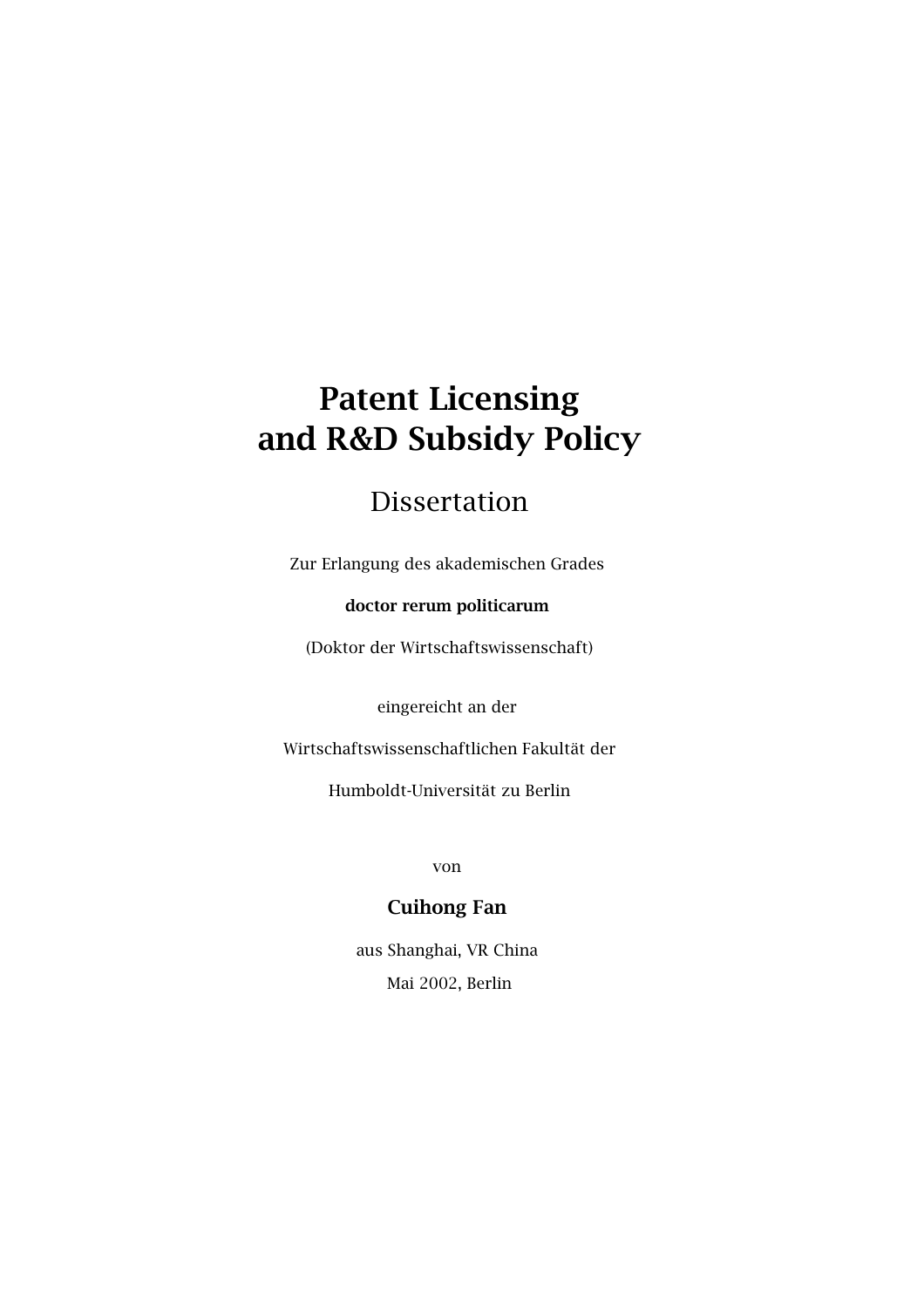Präsident der Humboldt-Universität zu Berlin Prof. Dr. Jürgen Mlynek

Dekan der Wirtschaftswissenschaftlichen Fakultät Prof. Dr. Michael Burda

Gutachter:

- 1. Prof. Dr. Elmar Wolfstetter
- 2. Prof. Dr. Ulrich Kamecke

Tag des Kolloquiums: 21. Mai 2002

Gedruckt mit der Unterstützung des Deutschen Akademischen Austauschdienstes (DAAD)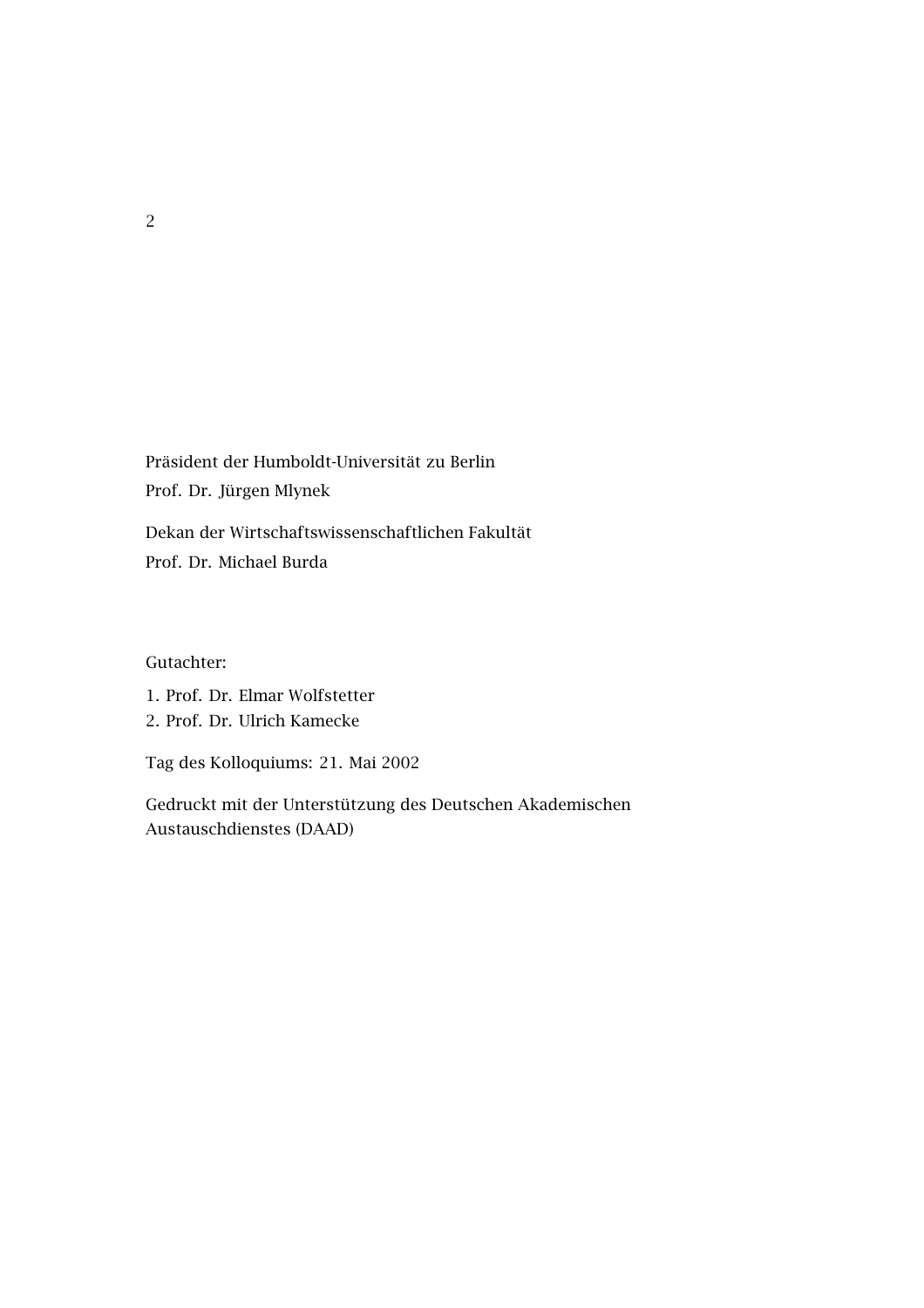Berichte aus der Volkswirtschaft

**Cuihong Fan**

### **Patent Licensing and R&D Subsidy Policy**

Shaker Verlag Aachen 2002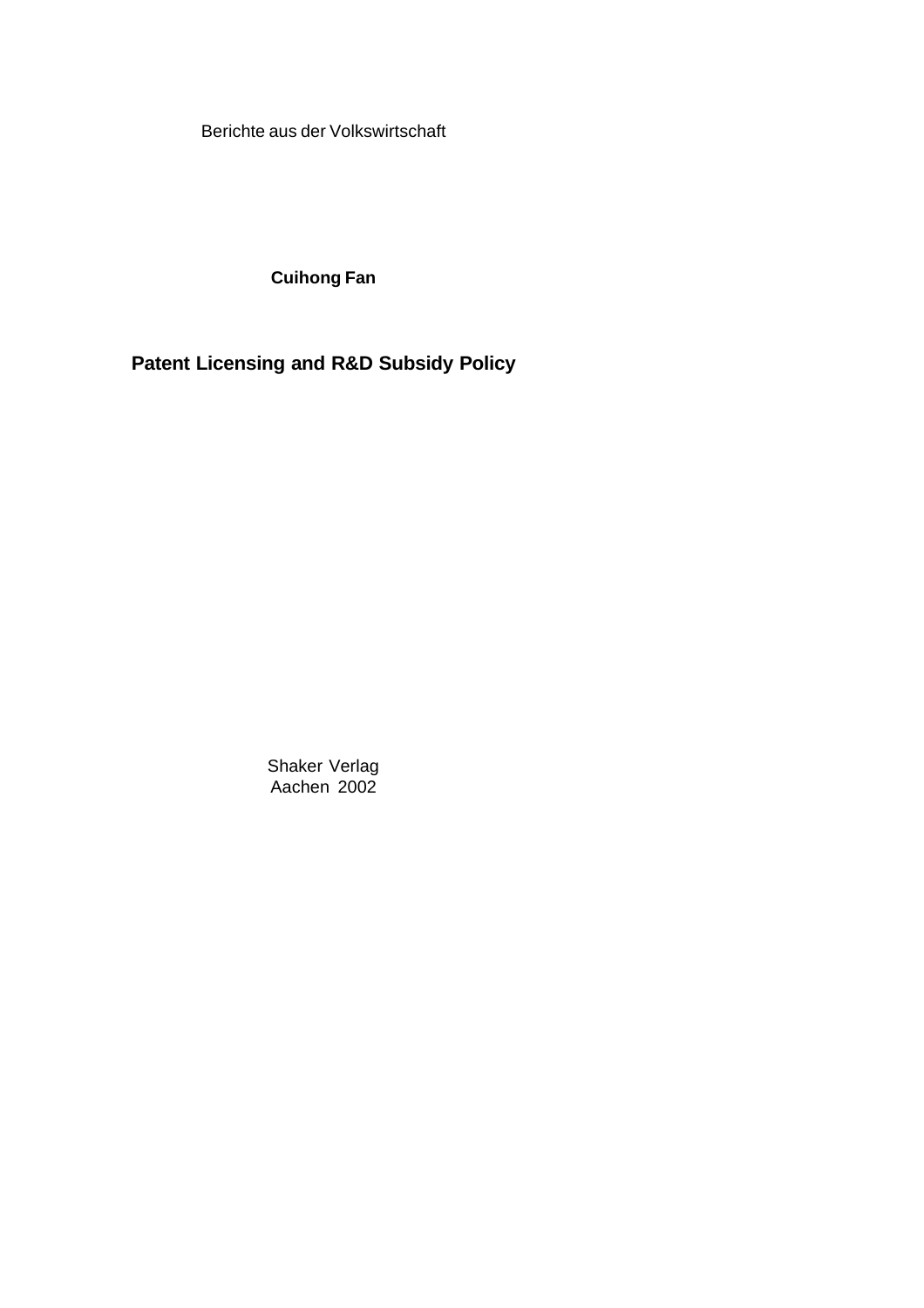#### Die Deutsche Bibliothek - CIP-Einheitsaufnahme

*Fan, Cuihong:* Patent Licensing and R&D Subsidy Policy / Cuihong Fan. Aachen : Shaker, 2002 (Berichte aus der Volkswirtschaft) Zugl.: Berlin, Humboldt-Univ., Diss., 2002 ISBN 3-8322-0409-1

Copyright Shaker Verlag 2002

All rights reserved. No part of this publication may be reproduced, stored in a retrieval system, or transmitted, in any form or by any means, electronic, mechanical, photocopying, recording or otherwise, without the prior permission of the publishers.

Printed in Germany.

ISBN 3-8322-0409-1 ISSN 0945-1048

> Shaker Verlag GmbH • P.O. BOX 101818 • D-52018 Aachen Phone: 0049/2407 /9596-0 • Telefax: 0049/2407/9596-9 Internet: www.shaker.de • eMail: info@shaker.de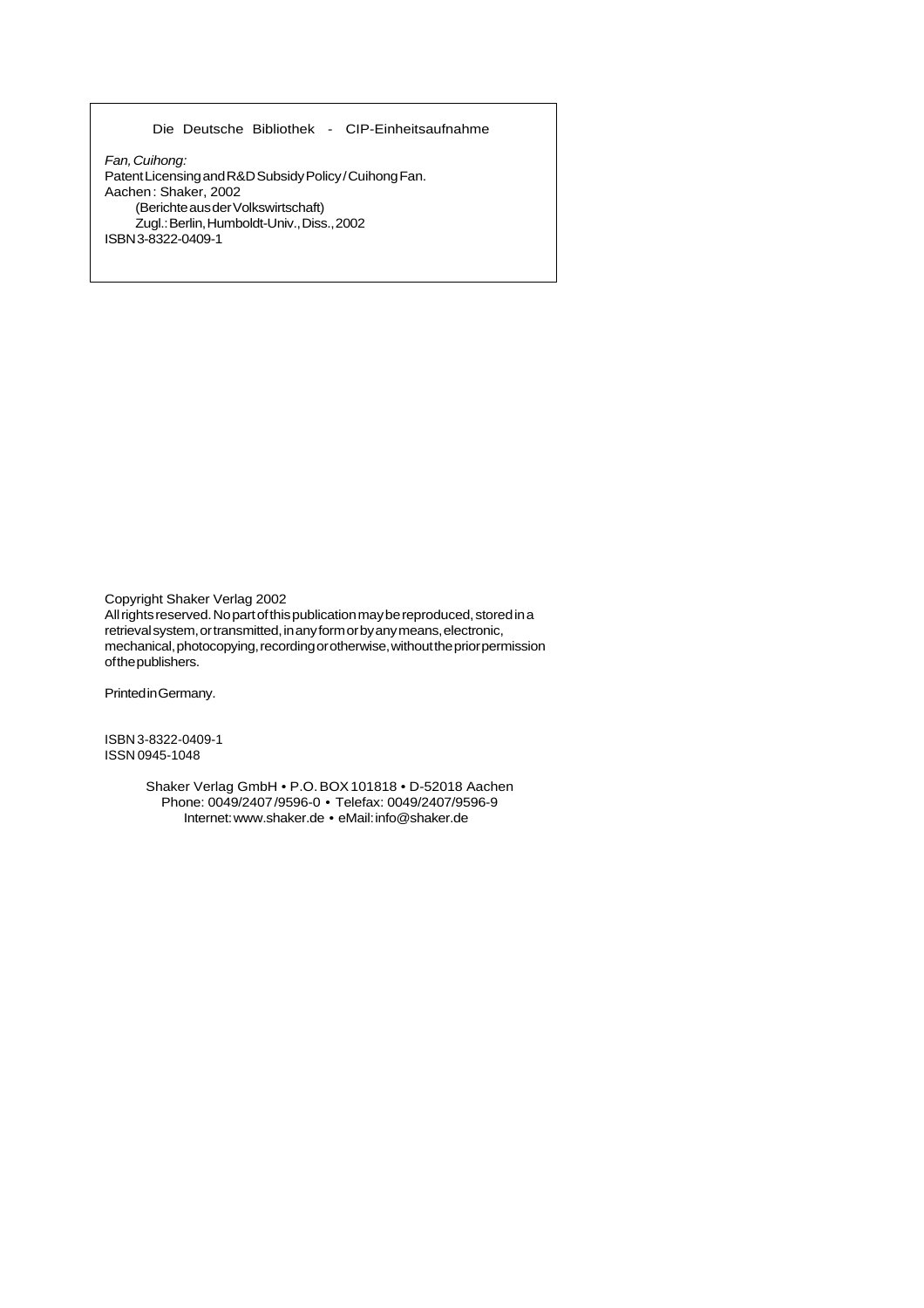#### **Preface**

This book deals with the theory of patent licensing and its implications for governments' R&D subsidy policy. The general aim of the research is twofold. First, different from the previous studies on licensing that focus mainly on homogeneous goods markets, it analyzes the general licensing problems in the framework of product-differentiated markets, that is, the problems of the optimal licensing, the optimal choice of the quality of licensed technology with and without imitation and the optimal design of license contracts that discourage imitation under different patent systems. Second, it combines the licensing literature with R&D subsidy literature and provides new insights into the impact of the possibility of licensing on governments' R&D subsidy policy.

#### **Acknowledgments**

I am particularly grateful to Prof. Dr. Elmar Wolfstetter, my supervisor, who provides me with continuous support and advice. Discussions with him were a motivating help when I started my doctor thesis.

Participating in the graduate school of Applied Microeconomics at the *Humboldt–University at Berlin* provided a good basis for preparing this work.

While writing this book, I got many useful comments from Veronika Grimm, Dorothea Kübler, Nikolaj Schmuklermann, Prof. Dr. Helmut Bester, Prof. Dr. Ulrich Kamecke and Prof. Dr. Elmar Wolfstetter. I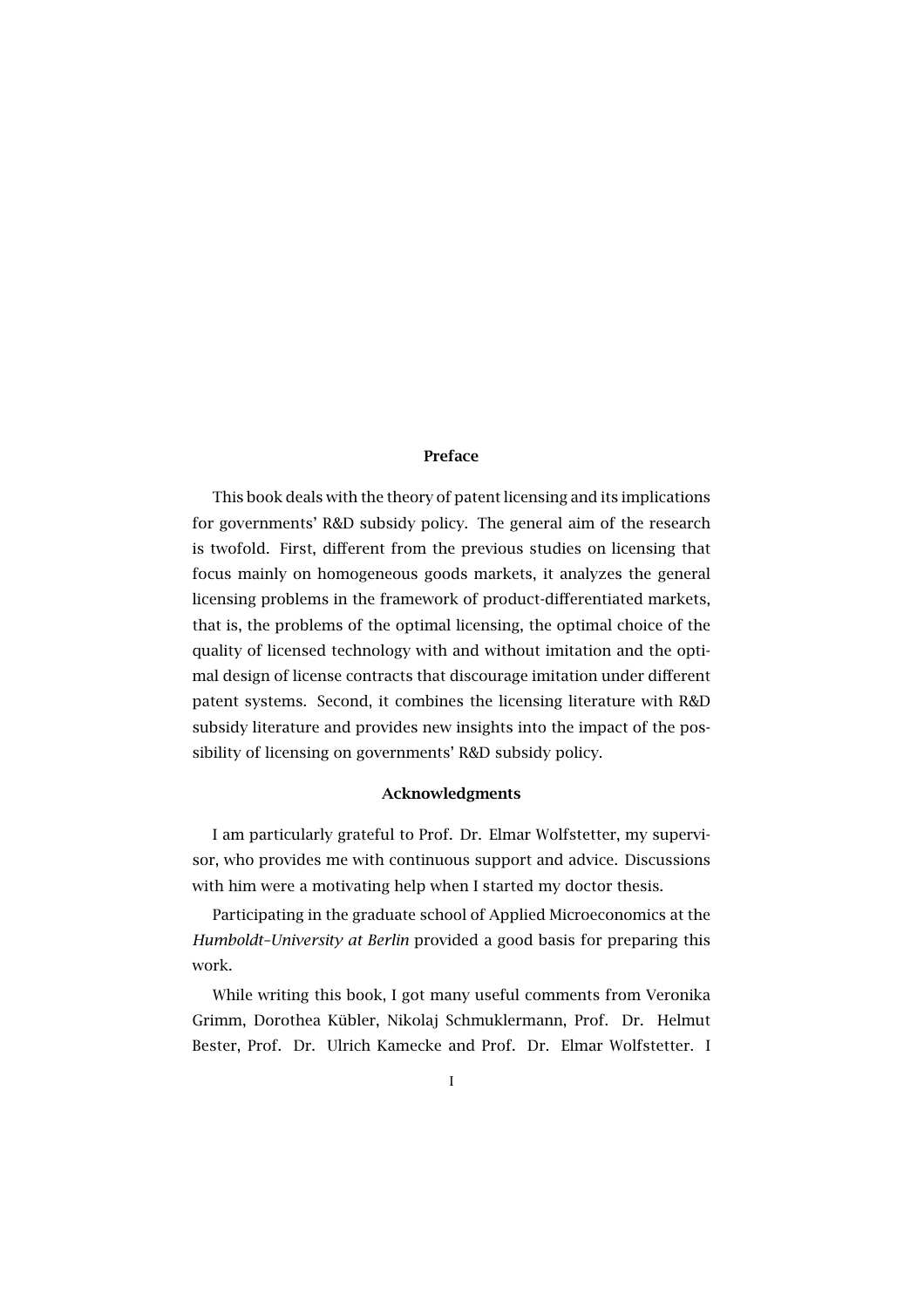am especially indebted to Dr. Frank Riedel, who read each chapter of this book very carefully and made many helpful suggestions. My thanks also go to Dr. Zhentang Zhang for her cooperative work in the last two chapters of this book.

Financial support by Deutscher Akademischer Austauschdienst (DAAD) for this work and by the Deutsche Forschungs-gemeinschaft (DFG) for my participation at the EARIE conference 2001 in Dublin, Ireland is gratefully acknowledged.

Last but not least I thank Hagen Fürstenau and Sandra Uzman for proof reading.

*Berlin, May 2002 Cuihong Fan*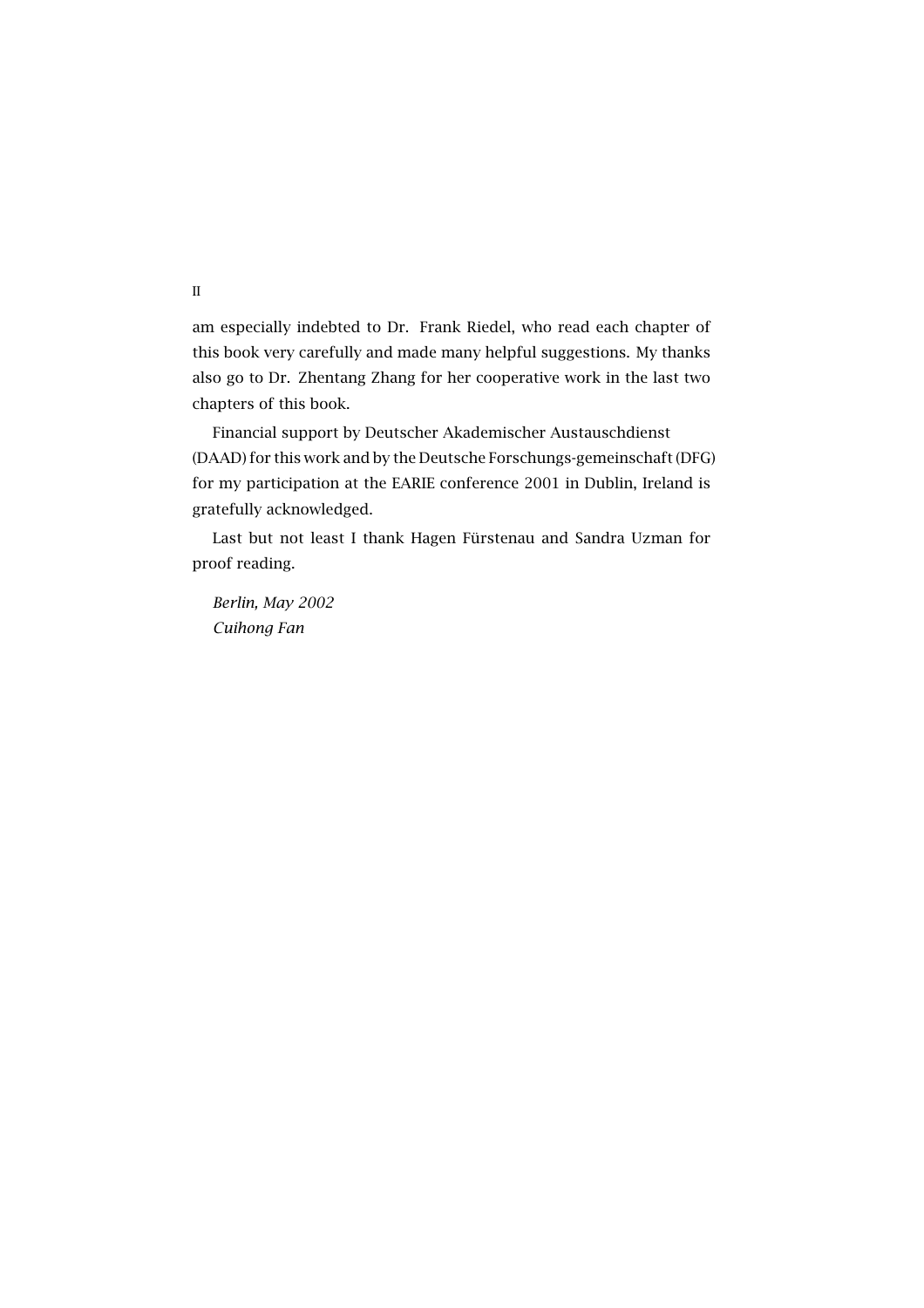# **Contents**

| $\mathbf{1}$                                     |               | <b>Introduction</b>                                             | 1  |  |
|--------------------------------------------------|---------------|-----------------------------------------------------------------|----|--|
|                                                  | 1.1           |                                                                 | 3  |  |
|                                                  |               | Optimal licensing mechanism<br>1.1.1                            | 4  |  |
|                                                  |               | Incentives for licensing and the impact of licensing<br>1.1.2   |    |  |
|                                                  |               | on incentives for innovation                                    | 7  |  |
|                                                  |               | 1.1.3                                                           | 9  |  |
|                                                  |               | Licensing as an instrument to discourage imitation.<br>1.1.4    | 11 |  |
|                                                  |               | 1.1.5 Literature on R&D subsidy                                 | 13 |  |
|                                                  | $1.2^{\circ}$ |                                                                 | 15 |  |
| <b>Licensing and Imitation</b><br>$\overline{2}$ |               |                                                                 | 19 |  |
|                                                  | 2.1           |                                                                 |    |  |
|                                                  | 2.2           |                                                                 |    |  |
|                                                  | 2.3           |                                                                 |    |  |
|                                                  |               | 2.3.1 Optimal licensing contract                                | 25 |  |
|                                                  |               | 2.3.2 Which technology to transfer?                             | 33 |  |
|                                                  | 2.4           |                                                                 | 34 |  |
|                                                  |               | License contracts that prevent imitation $\dots \dots$<br>2.4.1 | 35 |  |
|                                                  |               | 2.4.2 Which version of technologies to license                  | 43 |  |
|                                                  | 2.5           |                                                                 | 46 |  |